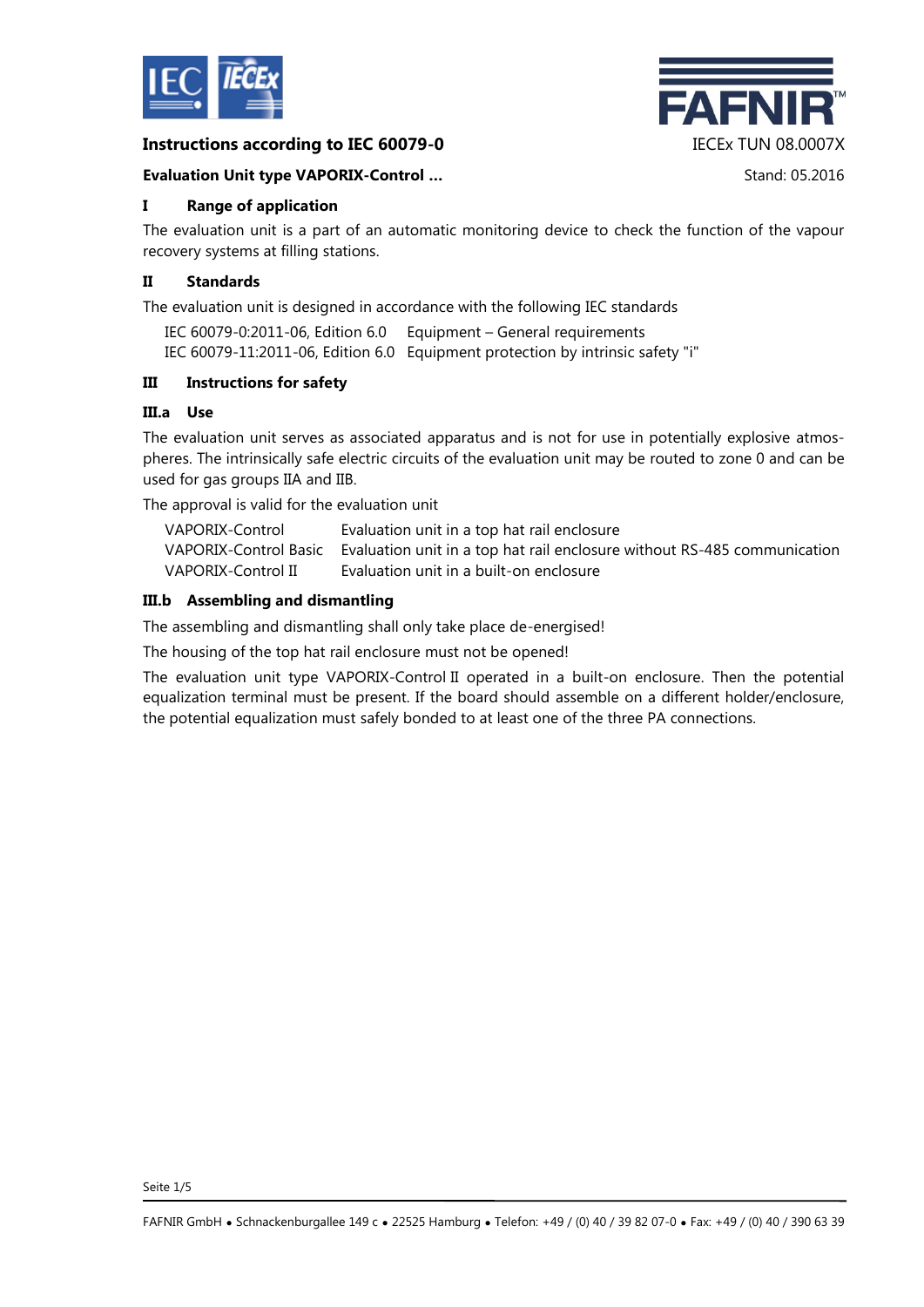



#### **III.c Installation**

All wiring operations must solely be carried out with the power disconnected. Special rules and regulations, including IEC 60079-14 and local installation regulations, must be observed.

The evaluation unit in a top hat rail enclosure is suitable for DIN rail and wall mounting. The evaluation unit in a built-on enclosure must be installed in an enclosure with a degree of protection of at least IP20. The evaluation unit must be installed outside potentially explosive atmospheres. If the evaluation unit is installed outdoors, the degree of protection provided by enclosure must be at least IP54.

When wiring the sensor (VAPORIX-Flow) to the evaluation unit (preferably with a blue-coloured cable), the inductance and capacitance approved in clause V must not be exceeded.

#### Terminal designation:

| <b>Connection</b> | <b>Terminal</b>   | <b>Pins</b>               |  |
|-------------------|-------------------|---------------------------|--|
| Power supply      | $230V \sim$       | PE, N and L               |  |
| Sensor circuits   | B resp. A         | 1 to 8 appropriate        |  |
| Pulse input       | Pulse             | $-B+$ resp. $-A+$         |  |
| Control outputs   | Out B resp. Out A | -2+ resp. -1+ appropriate |  |
| Voltage outputs   | 5V                | - and $+$                 |  |
| Two-wire RS-485   | <b>RS485</b>      | G, B and A                |  |
| Four-wire RS-485  | RS485-4           | (Cradle connector)        |  |
| RS-232 interface  | Service           | (Sub D jack)              |  |

Table III.c1: Terminal designation on the evaluation unit VAPORIX-Control

| <b>Connection</b> | <b>Terminal</b>   | <b>Pins</b>                     |  |
|-------------------|-------------------|---------------------------------|--|
| Power supply      | $230V \sim$       | PE, N and L                     |  |
| Sensor circuits   | B resp. A         | 1 to 8 appropriate              |  |
| Pulse input       | Pulse             | $-B+$ resp. $-A+$               |  |
| Control outputs   | Out B resp. Out A | $-2$ + resp. $-1$ + appropriate |  |
| Voltage outputs   | 5V                | - and $+$                       |  |
| RS-232 interface  | Service           | (Sub D jack)                    |  |

Table III.c2: Terminal designation on the evaluation unit VAPORIX-Control Basic

| <b>Connection</b>      | <b>Terminal</b> | <b>Pins</b>        |  |
|------------------------|-----------------|--------------------|--|
| Power supply           | $24V =$         | - and $+$          |  |
| Sensor circuits        | A resp. B       | 1 to 8 appropriate |  |
| RS-422                 | RS422           | (Cradle connector) |  |
| RS-485                 | <b>RS485</b>    | A, B and G         |  |
| Potential equalization | PА              | PA                 |  |

Tabelle III.c3: Terminal designation on the evaluation unit VAPORIX-Control II

The evaluation unit VAPORIX-Control II must bonded into the potential equalization of the potential explosive area.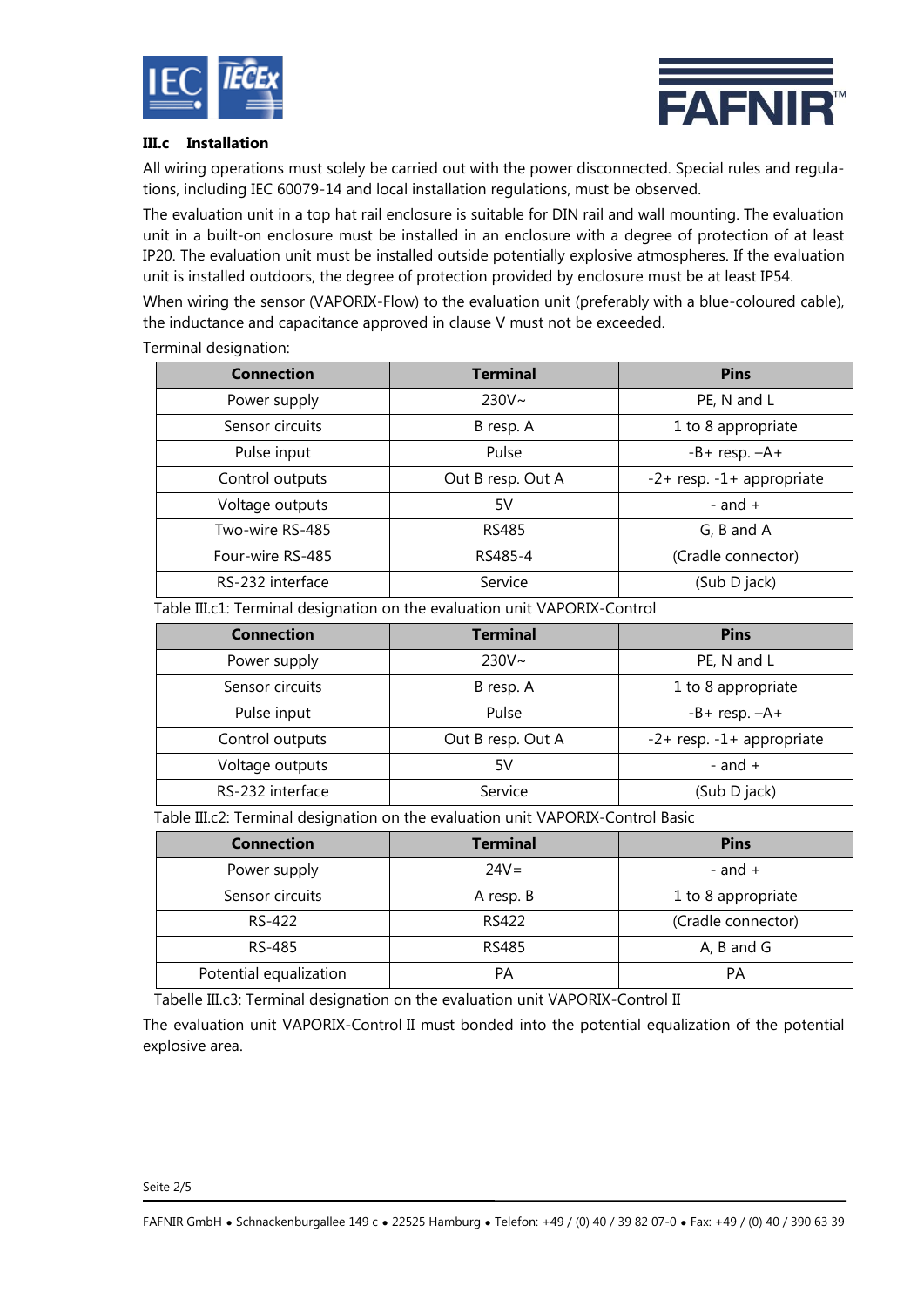



L<sup>i</sup> < 10 µH  $T_a \leq +65$  °C

## **III.d Adjustment**

No safety-related adjustments are required to operate the evaluation unit.

## **III.e Putting into service**

Before putting into service, all equipment must be checked to ensure it is properly connected and installed. The power supply, as well as connected equipment, must be checked.

## **III.f Maintenance, overhaul and repair**

In general, the evaluation unit is maintenance-free. In case of a defect it must be send back to the manufacturer FAFNIR, or one of his representatives.

The evaluation units VAPORIX-Control and VAPORIX-Control Basic have conformance with the dielectric strength requirements as set out in IEC 60079-11, clause 6.3.13 between the intrinsic safety sensor circuits and the power supply, the communication terminals resp. the outputs.

The evaluation unit VAPORIX-Control II has conformance with the dielectric strength requirements as set out in IEC 60079-11, clause 6.3.13 between the intrinsic safety sensor circuits and the communication terminals. Between the intrinsic safety sensor circuits and the power supply is non-conformance.

## **IV Equipment marking**

| 1 Manufacturer:       |                                                 | FAFNIR GmbH, Hamburg      |  |  |  |
|-----------------------|-------------------------------------------------|---------------------------|--|--|--|
| 2 Type designation:   | VAPORIX-Control                                 |                           |  |  |  |
| 3 Certificate number: | <b>IECEX TUN 08.0007X</b>                       |                           |  |  |  |
| 4 Ex marking:         | [Ex ia Ga] IIB                                  |                           |  |  |  |
| 5 Technical data:     | VAPORIX-Control<br><b>VAPORIX-Control Basic</b> | VAPORIX-Control II        |  |  |  |
|                       | $U_0 \leq 23.9 V$                               | $U_0 \leq 22.2 V$         |  |  |  |
|                       | $I_0 \leq 325 \text{ mA}$                       | $I_0 \leq 371 \text{ mA}$ |  |  |  |
|                       | $P_0 \leq 1.9 W$                                | $P_0 \leq 2.1 W$          |  |  |  |
|                       | $L_0 \leq 380 \mu H$                            | $L_0 \leq 440 \mu H$      |  |  |  |
|                       | $C_0 \leq 480$ nF                               | $C_0 \leq 510$ nF         |  |  |  |
|                       | $T_a \leq +65 \degree C$                        | $\leq 200$ nF<br>Сi       |  |  |  |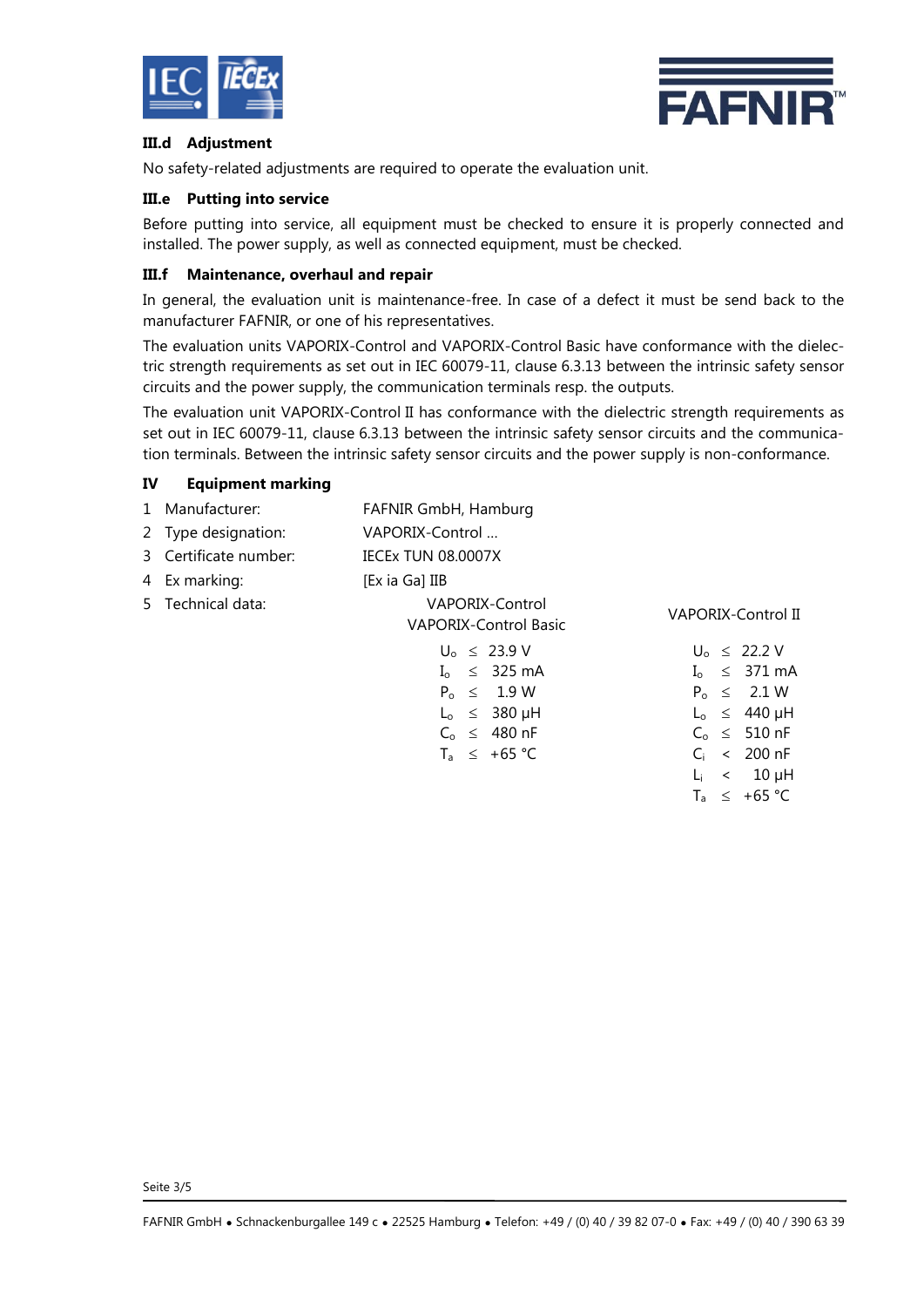



## **V Technical data**

The power supply for the evaluation unit, depending on model is

| <b>Connection</b><br>power supply |                           | <b>VAPORIX-Control</b><br><b>VAPORIX-Control Basic</b>             | <b>VAPORIX-Control II</b> |  |
|-----------------------------------|---------------------------|--------------------------------------------------------------------|---------------------------|--|
| Voltage                           |                           | 115 $V_{AC}$ ± 10 % resp.<br>230 V <sub>AC</sub> ± 10 %            | 24 $V_{DC}$ ± 5 %         |  |
| Frequency                         | F                         | 50 Hz  60 Hz                                                       |                           |  |
| Power input                       | P                         | $\sim$ 18 VA                                                       | $< 9$ W                   |  |
| Safety-related<br>maximum voltage | $\mathsf{U}_{\mathsf{m}}$ | 134 V @ U = 115 V <sub>AC</sub><br>253 V @ U = 230 V <sub>AC</sub> | 253 V                     |  |

The evaluation unit VAPORIX-Control II may only connected to mains electricity supply systems with a prospective current shall not exceed 1.5 kA a.c.

The sensor circuits in type of protection 'intrinsic safety' (ia) with a linear output characteristic. The output values of each sensor circuit are

| <b>Connection</b><br>sensor circuit |       | <b>VAPORIX-Control</b><br><b>VAPORIX-Control Basic</b> | <b>VAPORIX-Control II</b> |
|-------------------------------------|-------|--------------------------------------------------------|---------------------------|
| Output voltage                      | U۵    | $\leq$ 23.9 V                                          | $\leq$ 22.2 V             |
| Output current                      | ⊥ი    | $\leq$ 325 mA                                          | $\leq$ 371 mA             |
| Output power                        | $P_0$ | $\leq$ 1.9 W                                           | $\leq$ 2.1 W              |
| Inner capacitance                   | Ci    | $\overline{\phantom{0}}$                               | $< 200$ nF                |
| Inner inductance                    |       |                                                        | $< 10 \mu F$              |

The permissible outer inductance and capacitance is

| IIВ | VAPORIX-Control / VAPORIX-Control Basic |                                                      |        |         | VAPORIX-Control II |                             |        |        |
|-----|-----------------------------------------|------------------------------------------------------|--------|---------|--------------------|-----------------------------|--------|--------|
|     |                                         | $L_0 \leq 380 \,\mu\text{H}$ 200 $\mu$ H 100 $\mu$ H |        | – 50 uH |                    | <b>440 uH</b> 200 uH 100 uH |        | -50 uH |
|     | $C_0 \leq 480$ nF                       | 620 nF                                               | 800 nF | 940 nF  | 510 nF             | 680 nF                      | 880 nF | 1.1 uF |

The maximum values of the parameter pairings may simultaneously be used as concentrated capacitances (minus  $C_i$ ) and concentrated inductances (minus  $L_i$ )

Values in bold letters are also to be found in the equipment marking.

The intrinsically safe sensor circuits of evaluation units, type VAPORIX-Control and VAPORIX-Control Basic are safely galvanically isolated from the supply circuit up to a peak value of the nominal voltage of 375 V.

If connection available, the intrinsically safe sensor circuits are safely galvanically isolated from the pulse inputs, the control outputs, the communication interfaces, and the voltage output up to a peak value of the nominal voltage of 190 V.